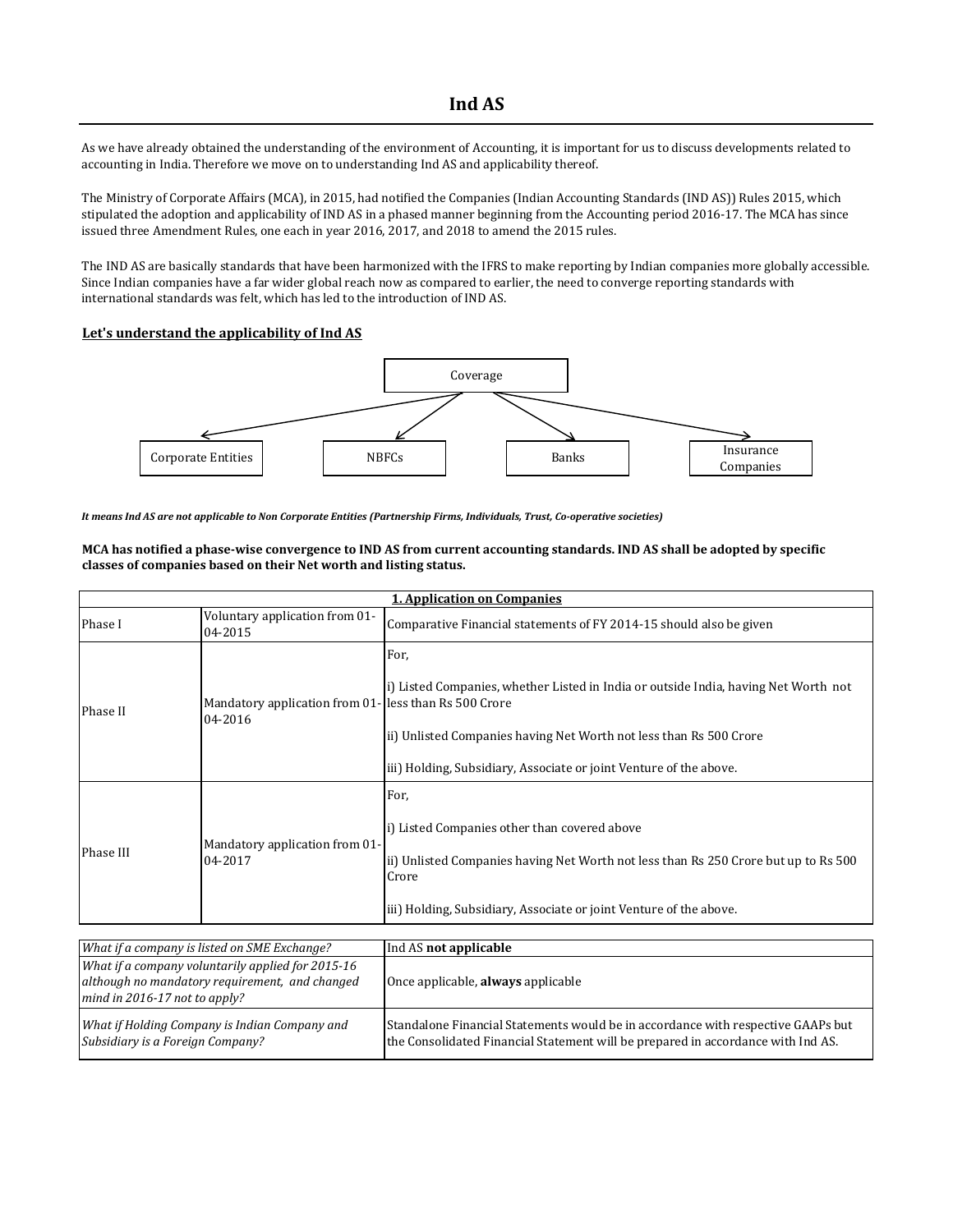|          | 2. Application on NBFCs                                    |                                                                                                                                                                                                                                      |  |
|----------|------------------------------------------------------------|--------------------------------------------------------------------------------------------------------------------------------------------------------------------------------------------------------------------------------------|--|
| Phase I  | Mandatory Application from 01-than Rs 500 Crore<br>04-2018 | For.<br>i) Listed NBFCs, whether Listed in India or outside India, having Net Worth not less<br>ii) Unlisted NBFCs having Net Worth not less than Rs 500 Crore<br>iii) Holding, Subsidiary, Associate or joint Venture of the above. |  |
| Phase II | Mandatory Application from 01<br>04-2019                   | For,<br>i) Listed NBFCs other than covered above<br>ii) Unlisted NBFCs having Net Worth not less than Rs 250 Crore but up to Rs 500 Crore<br>iii) Holding, Subsidiary, Associate or joint Venture of the above.                      |  |

| What if an NBFC want to voluntarily adopt Ind AS?            | Not allowed.                                                                |
|--------------------------------------------------------------|-----------------------------------------------------------------------------|
|                                                              |                                                                             |
|                                                              | 3. Application on Banking Companies                                         |
|                                                              | For ALL Commercial banks, with comparative Financial Statements of previous |
| Mandatory application w.e.f. 01-04-2018                      | financial year.                                                             |
|                                                              |                                                                             |
| What if Bank is Regional Rural Bank or Co-operative<br>bank? | Ind AS not applicable                                                       |
|                                                              |                                                                             |
|                                                              | 4. Application on Insurance Companies                                       |
|                                                              | Mandatory application w.e.f. 01-04-2020                                     |

Yet we are about to understand the recurring term NET WORTH.

Our layman understanding will prevail mutatis-mutandis.

## **Calculation of Net worth for the purpose of Applicability**

| <b>Particulars</b>                                                                        | Rs          |
|-------------------------------------------------------------------------------------------|-------------|
| Paid up Capital                                                                           | <b>XXXX</b> |
| All reserves created out of Profits (Except Revaluation reserve and Amalgamation reserve) | <b>XXXX</b> |
| Security Premium                                                                          | <b>XXXX</b> |
| (-) Accumulated Losses                                                                    | (XXXX)      |
| (-) Deffered Revenue Expenditure                                                          | (XXXX)      |
| <b>Net Worth</b>                                                                          | <b>XXXX</b> |

Since we've been through the applicability, it's time now to refer the list of notified Ind AS.

| Ind AS     | <b>Description</b>                                           |
|------------|--------------------------------------------------------------|
| Ind AS 101 | First-time Adoption of Indian Accounting Standards           |
| Ind AS 102 | Share-based Payment                                          |
| Ind AS 103 | <b>Business Combinations</b>                                 |
| Ind AS 104 | <b>Insurance Contracts</b>                                   |
| Ind AS 105 | Non-current Assets Held for Sale and Discontinued Operations |
| Ind AS 106 | <b>Exploration for and Evaluation of Mineral Resources</b>   |
| Ind AS 107 | Financial Instruments: Disclosures                           |
| Ind AS 108 | <b>Operating Segments</b>                                    |
| Ind AS 109 | <b>Financial Instruments</b>                                 |
| Ind AS 110 | <b>Consolidated Financial Statements</b>                     |
| Ind AS 111 | Joint Arrangements                                           |
| Ind AS 112 | Disclosure of Interests in Other Entities                    |
| Ind AS 113 | Fair Value Measurement                                       |
| Ind AS 114 | <b>Regulatory Deferral Accounts</b>                          |
| Ind AS 115 | Revenue from Contracts with Customers                        |
| Ind AS 116 | Leases                                                       |